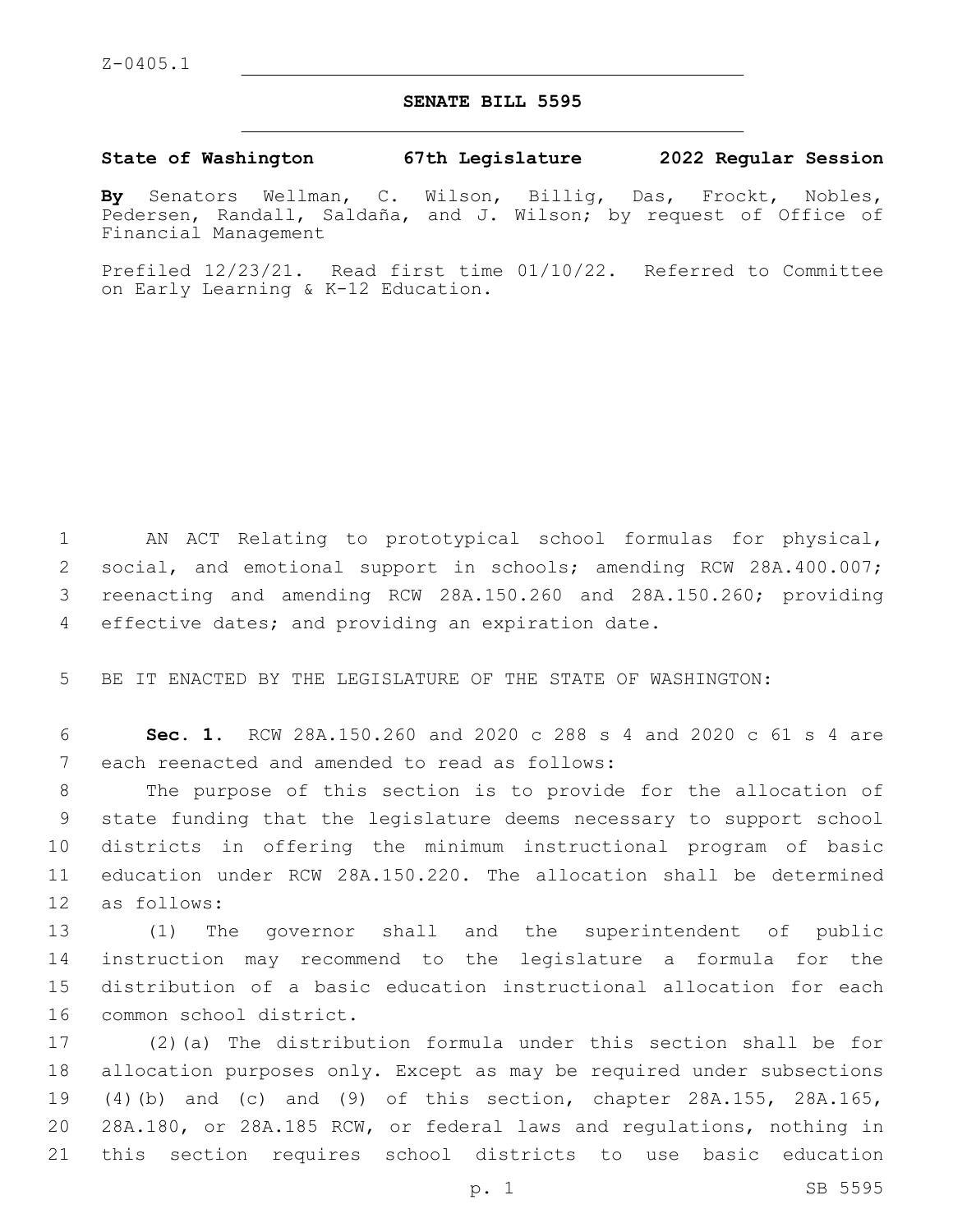instructional funds to implement a particular instructional approach or service. Nothing in this section requires school districts to maintain a particular classroom teacher-to-student ratio or other staff-to-student ratio or to use allocated funds to pay for particular types or classifications of staff. Nothing in this section entitles an individual teacher to a particular teacher planning 7 period.

 (b) To promote transparency in state funding allocations, the superintendent of public instruction must report state per-pupil 10 allocations for each school district for the general apportionment, special education, learning assistance, transitional bilingual, highly capable, and career and technical education programs. The superintendent must report this information in a user-friendly format on the main page of the office's website. School districts must include a link to the superintendent's per-pupil allocations report on the main page of the school district's website. In addition, the budget documents published by the legislature for the enacted omnibus operating appropriations act must report statewide average per-pupil allocations for general apportionment and the categorical programs 20 listed in this subsection.

 (3)(a) To the extent the technical details of the formula have been adopted by the legislature and except when specifically provided as a school district allocation, the distribution formula for the basic education instructional allocation shall be based on minimum staffing and nonstaff costs the legislature deems necessary to support instruction and operations in prototypical schools serving high, middle, and elementary school students as provided in this section. The use of prototypical schools for the distribution formula does not constitute legislative intent that schools should be operated or structured in a similar fashion as the prototypes. Prototypical schools illustrate the level of resources needed to operate a school of a particular size with particular types and grade levels of students using commonly understood terms and inputs, such as class size, hours of instruction, and various categories of school staff. It is the intent that the funding allocations to school districts be adjusted from the school prototypes based on the actual number of annual average full-time equivalent students in each grade level at each school in the district and not based on the grade-level configuration of the school to the extent that data is available. The allocations shall be further adjusted from the school prototypes with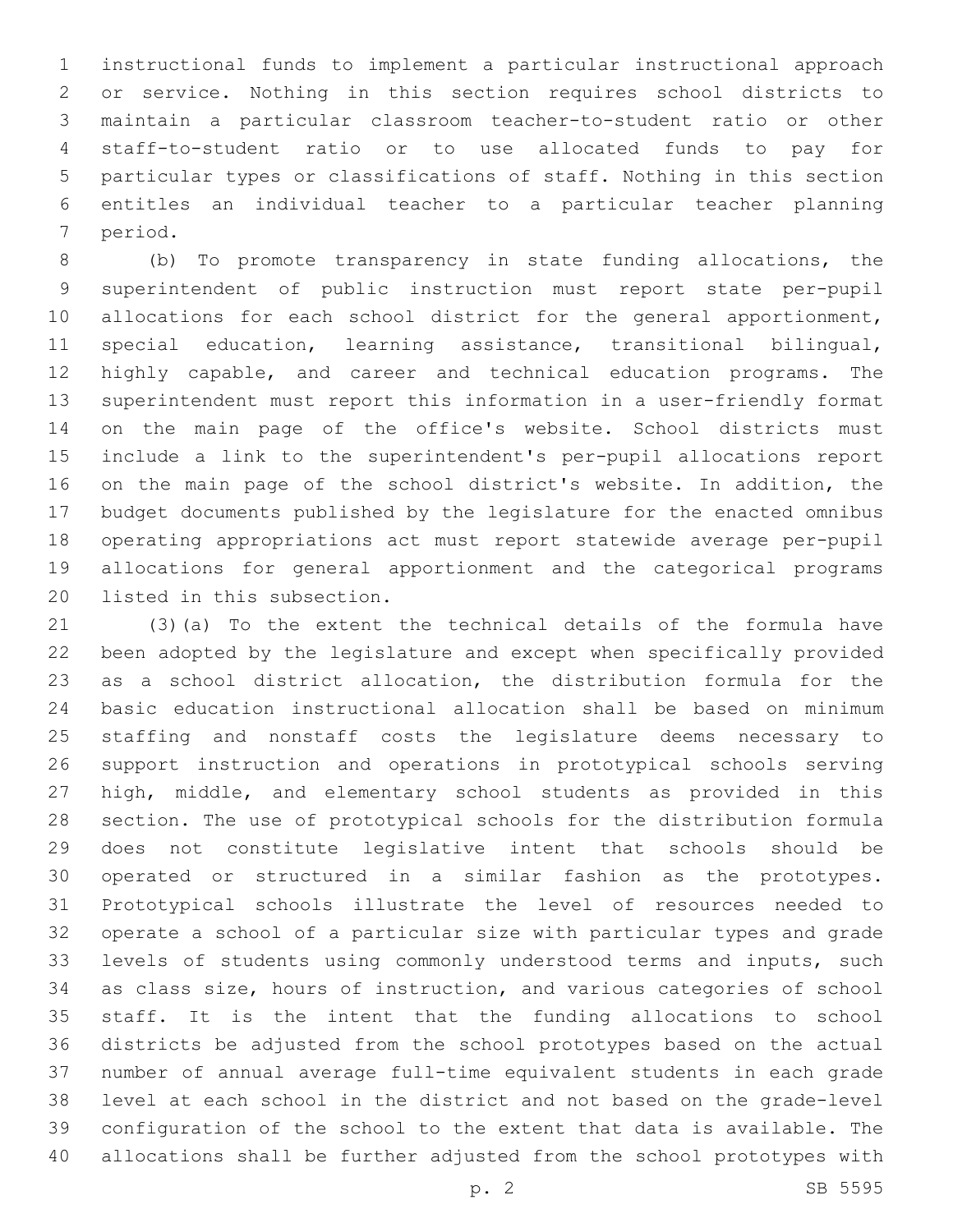minimum allocations for small schools and to reflect other factors 2 identified in the omnibus appropriations act.

 (b) For the purposes of this section, prototypical schools are 4 defined as follows:

 (i) A prototypical high school has six hundred average annual full-time equivalent students in grades nine through twelve;

 (ii) A prototypical middle school has four hundred thirty-two average annual full-time equivalent students in grades seven and 9 eight; and

 (iii) A prototypical elementary school has four hundred average annual full-time equivalent students in grades kindergarten through 12 six.

 (4)(a)(i) The minimum allocation for each level of prototypical school shall be based on the number of full-time equivalent classroom teachers needed to provide instruction over the minimum required annual instructional hours under RCW 28A.150.220 and provide at least 17 one teacher planning period per school day, and based on the following general education average class size of full-time 19 equivalent students per teacher:

| 20 | General education  |  |
|----|--------------------|--|
| 21 | average class size |  |
|    |                    |  |
|    |                    |  |
|    |                    |  |
|    |                    |  |
|    |                    |  |

 (ii) The minimum class size allocation for each prototypical high school shall also provide for enhanced funding for class size reduction for two laboratory science classes within grades nine through twelve per full-time equivalent high school student multiplied by a laboratory science course factor of 0.0833, based on the number of full-time equivalent classroom teachers needed to provide instruction over the minimum required annual instructional hours in RCW 28A.150.220, and providing at least one teacher planning 35 period per school day:

| 36 |  |  |  |  |  |  |  |  |  |  |  |  |  | Laboratory science |
|----|--|--|--|--|--|--|--|--|--|--|--|--|--|--------------------|
| 37 |  |  |  |  |  |  |  |  |  |  |  |  |  | average class size |
|    |  |  |  |  |  |  |  |  |  |  |  |  |  |                    |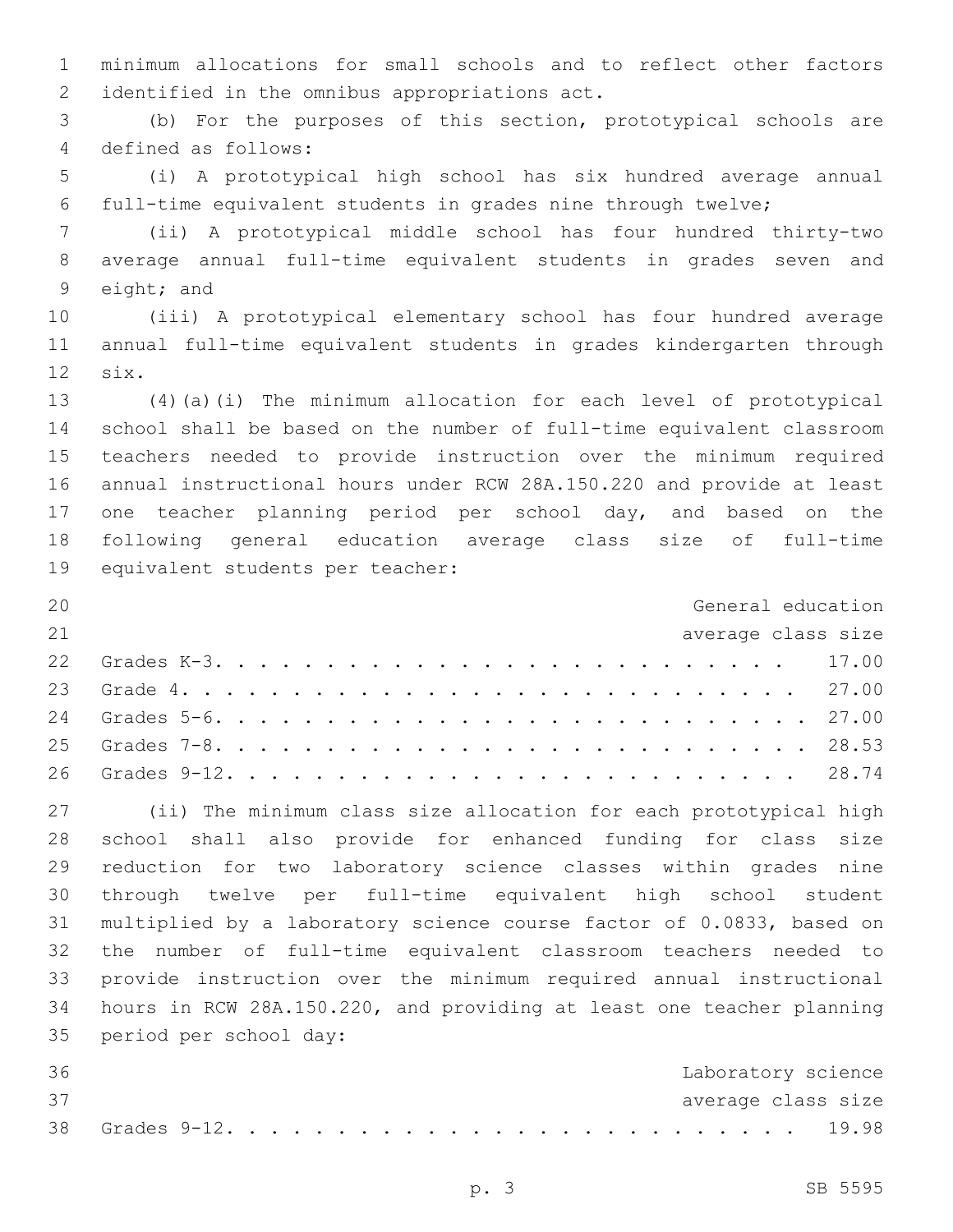(b)(i) Beginning September 1, 2019, funding for average K-3 class sizes in this subsection (4) may be provided only to the extent of, and proportionate to, the school district's demonstrated actual class 4 size in grades K-3, up to the funded class sizes. (ii) The office of the superintendent of public instruction shall 6 develop rules to implement this subsection  $(4)(b)$ . (c)(i) The minimum allocation for each prototypical middle and high school shall also provide for full-time equivalent classroom teachers based on the following number of full-time equivalent students per teacher in career and technical education: Career and technical education average class size Approved career and technical education offered at 15 the middle school and high school level. . . . . . . . . . . 23.00 Skill center programs meeting the standards established 17 by the office of the superintendent of public instruction. . . . . . . . . . . . . . . . . . . . . ((20.00)) 19.00 (ii) Funding allocated under this subsection (4)(c) is subject to 20 RCW 28A.150.265. (d) In addition, the omnibus appropriations act shall at a 22 minimum specify: (i) A high-poverty average class size in schools where more than fifty percent of the students are eligible for free and reduced-price meals; and (ii) A specialty average class size for advanced placement and 27 international baccalaureate courses. (5)(a) The minimum allocation for each level of prototypical school shall include allocations for the following types of staff in addition to classroom teachers, except as provided in (b) of this 31 subsection: Elementary School Middle School High School Principals, assistant principals, and other certificated building-level administrators. . . . . . . . . . . . . . . . . . . . . . . . . . . . . . . . . . . . . . . . . . . . . . . . . . . 1.253 1.353 1.880 Teacher-librarians, a function that includes information literacy, technology, and media to support school library media programs. . . . . . . . . . . . . . . . . . . . 0.663 0.519 0.523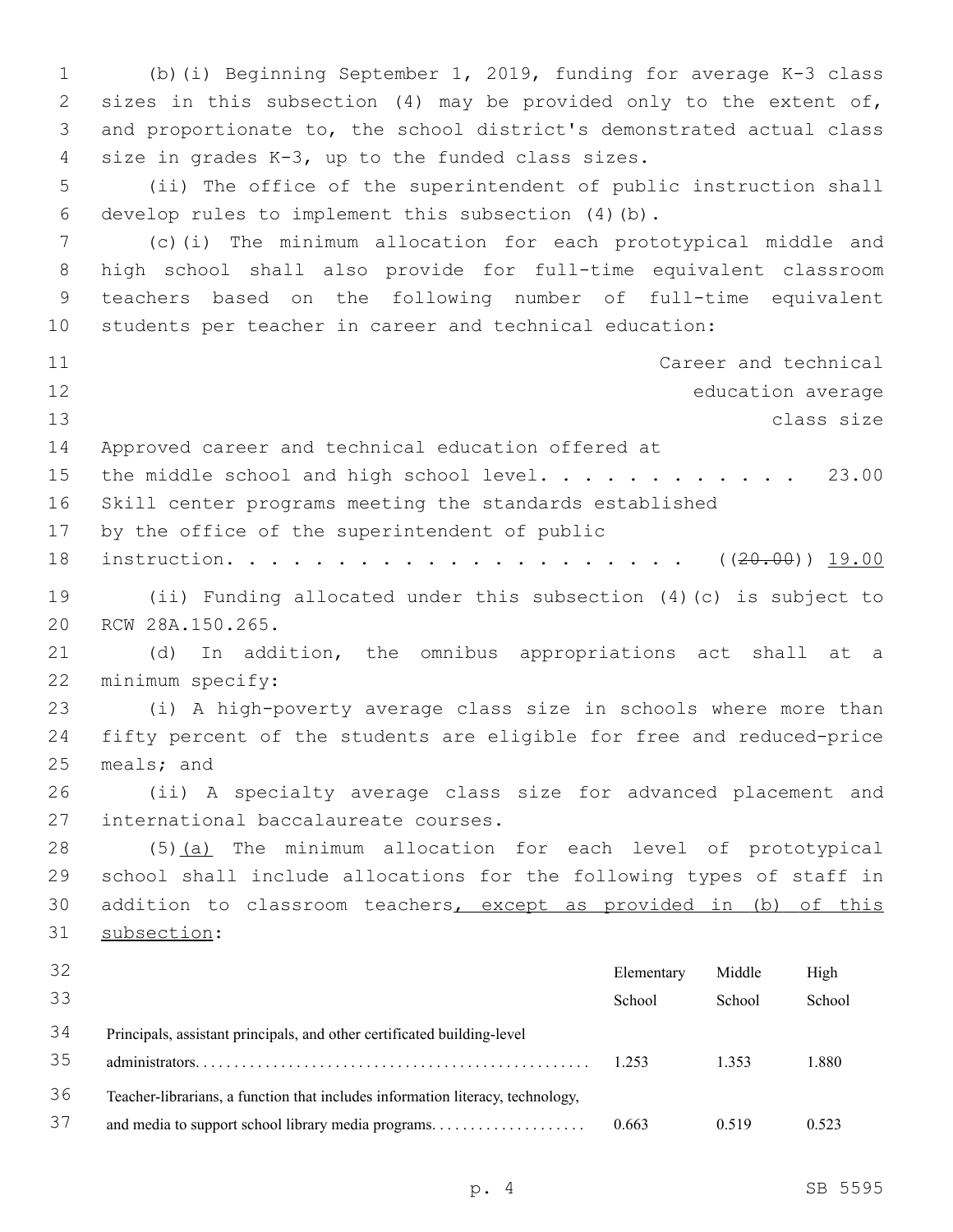| 1           | ((Health and social services:                                                   |             |          |        |
|-------------|---------------------------------------------------------------------------------|-------------|----------|--------|
| 2           |                                                                                 | 0.076       | 0.060    | 0.096  |
| 3           |                                                                                 | 0.042       | 0.006    | 0.015  |
| 4           |                                                                                 | 0.017       | 0.002    | 0.007  |
| 5           | Guidance counselors, a function that includes parent outreach and graduation    |             |          |        |
| 6           |                                                                                 | 0.493       | 1.216    | 2.539) |
| 7           | Teaching assistance, including any aspect of educational instructional services |             |          |        |
| 8           |                                                                                 | 0.936       | 0.700    | 0.652  |
| $\mathsf 9$ |                                                                                 | 2.012       | 2.325    | 3.269  |
| 10          |                                                                                 | 1.657       | 1.942    | 2.965  |
| 11          | Physical, social, and emotional support staff:                                  |             |          |        |
| 12          |                                                                                 | 0.246       | 0.336    | 0.339  |
| 13          |                                                                                 | 0.311       | 0.088    | 0.127  |
| 14          |                                                                                 | 0.104       | 0.024    | 0.049  |
| 15          | Guidance counselors, a function that includes                                   |             |          |        |
| 16          |                                                                                 | 0.993       | 1.716    | 3.039  |
| 17          | Classified staff providing student and staff safety                             | 0.079       | 0.092    | 0.141  |
| 18          |                                                                                 | 0.0825      | 0.00     | 0.00   |
| 19          | School<br>districts<br>(b) (i)<br>may<br>use                                    | allocations | provided | for    |
| 20          | physical, social, and emotional support staff in this subsection (5),           |             |          |        |
| 21          | which includes school nurses, social workers, psychologists, quidance           |             |          |        |
| 22          | counselors, classified staff providing student and staff safety, and            |             |          |        |
| 23          | parent involvement coordinators, only for salaries and benefits for             |             |          |        |
| 24          | staff employed as physical, social, and emotional support staff.                |             |          |        |
| 25          | (ii) For the 2023-24 school year, in addition to the minimum                    |             |          |        |
| 26          | allocation under (a) of this subsection, the following additional               |             |          |        |
| 27          | staffing units for each level of prototypical school will be provided           |             |          |        |
| 28          | for school nurses:                                                              |             |          |        |
| 29          |                                                                                 | Elementary  | Middle   | High   |
| 30          |                                                                                 | School      | School   | School |
| 31          |                                                                                 | 0.170       | 0.276    | 0.243  |

 (6)(a) The minimum staffing allocation for each school district to provide district-wide support services shall be allocated per one thousand annual average full-time equivalent students in grades K-12 as follows:35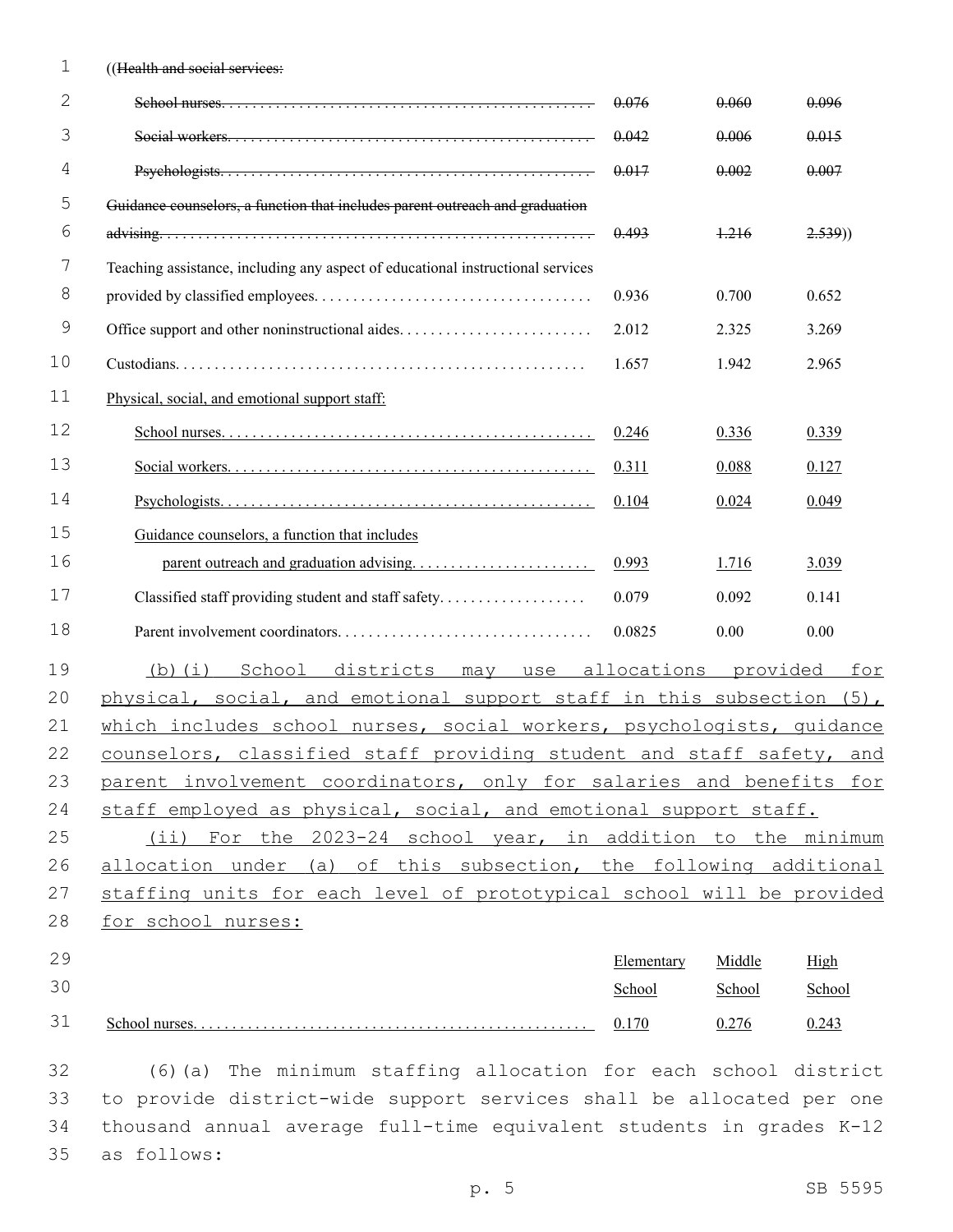| $\mathbf 1$    | Staff per 1,000                                                        |
|----------------|------------------------------------------------------------------------|
| $\overline{2}$ | K-12 students                                                          |
| 3              |                                                                        |
| 4              | Facilities, maintenance, and grounds. 1.813                            |
| 5              | Warehouse, laborers, and mechanics. 0.332                              |
| 6              | minimum allocation of staff units for each school<br>(b)<br>The        |
| 7              | district to support certificated and classified staffing of central    |
| 8              | administration shall be 5.30 percent of the staff units generated      |
| 9              | under subsections $(4)(a)$ and $(5)$ of this section and $(a)$ of this |
| 10             | subsection.                                                            |
| 11             | (7) The distribution formula shall include staffing allocations        |
| 12             | to school districts for career and technical education and skill       |
| 13             | center administrative and other school-level certificated staff, as    |
| 14             | specified in the omnibus appropriations act.                           |
| 15             | $(8)$ (a) Except as provided in (b) of this subsection, the minimum    |
| 16             | allocation for each school district shall include allocations per      |
| 17             | annual average full-time equivalent student for the following          |
| 18             | materials, supplies, and operating costs as provided in the 2017-18    |
| 19             | school year, after which the allocations shall be adjusted annually    |
| 20             | for inflation as specified in the omnibus appropriations act:          |
| 21             | Per annual average                                                     |
| 22             | full-time equivalent student                                           |
| 23             | in grades K-12                                                         |
| 24             | \$130.76<br>Technology.                                                |
| 25             | \$355.30<br>Utilities and insurance.                                   |
| 26             | \$140.39<br>Curriculum and textbooks.                                  |
| 27             | \$278.05                                                               |
| 28             | \$20.00                                                                |
| 29             | Instructional professional development for certificated and            |
| 30             |                                                                        |
| 31             | \$176.01                                                               |
| 32             | \$121.94<br>Security and central office administration.                |
| 33             | addition to the amounts provided in (a)<br>(b)<br>of this<br>In        |
| 34             | subsection, beginning in the 2014-15 school year, the omnibus          |
| 35             | appropriations act shall provide the following minimum allocation for  |
| 36             | each annual average full-time equivalent student in grades nine        |
| 37             |                                                                        |
| 38             | through twelve for the following materials, supplies, and operating    |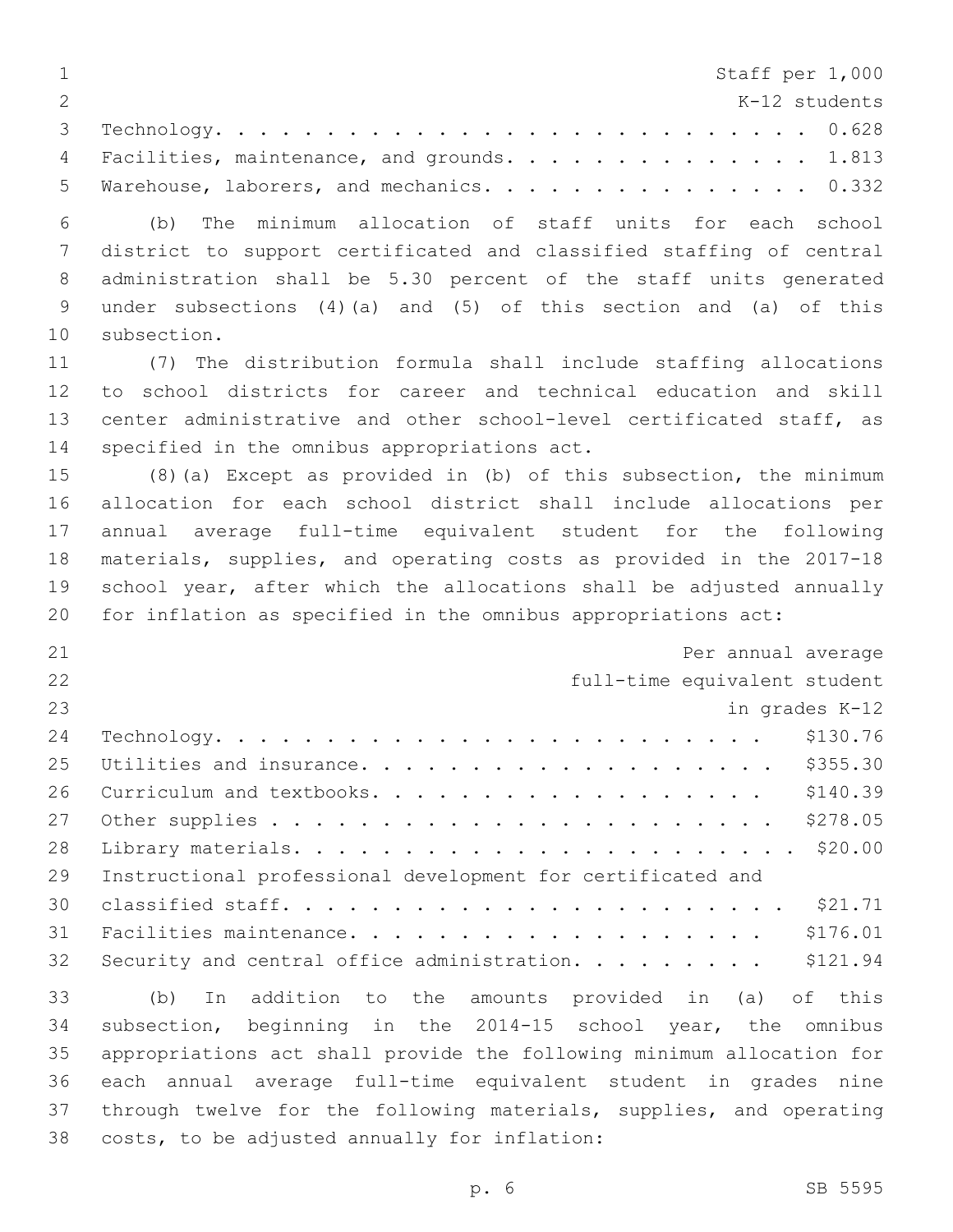| $\mathbf 1$    | Per annual average                                                    |
|----------------|-----------------------------------------------------------------------|
| $\overline{2}$ | full-time equivalent student                                          |
| 3              | in grades 9-12                                                        |
| 4              | \$36.35                                                               |
| 5              | \$39.02<br>Curriculum and textbooks.                                  |
| 6              | \$77.28                                                               |
| 7              |                                                                       |
| 8              | Instructional professional development for certificated and           |
| 9              |                                                                       |
| 10             | (9) In addition to the amounts provided in subsection (8) of this     |
| 11             | section and subject to RCW 28A.150.265, the omnibus appropriations    |
| 12             | act shall provide an amount based on full-time equivalent student     |
| 13             | enrollment in each of the following:                                  |
| 14             | Exploratory career and technical education courses<br>(a)<br>for      |
| 15             | students in grades seven through twelve;                              |
| 16             | Preparatory career and technical education courses for<br>(b)         |
| 17             | students in grades nine through twelve offered in a high school; and  |
| 18             | Preparatory career and technical education courses for<br>(C)         |
| 19             | students in grades eleven and twelve offered through a skill center.  |
| 20             | In addition to the allocations otherwise provided under this<br>(10)  |
| 21             | section, amounts shall be provided to support the following programs  |
| 22             | and services:                                                         |
| 23             | (a)(i) To provide supplemental instruction and services for           |
| 24             | students who are not meeting academic standards through the learning  |
| 25             | assistance program under RCW 28A.165.005 through 28A.165.065,         |
| 26             | allocations shall be based on the greater of either: The district     |
| 27             | percentage of students in kindergarten through grade twelve who were  |
| 28             | eligible for free or reduced-price meals for the school year          |
| 29             | immediately preceding the district's participation, in whole or part, |
| 30             | United States department of agriculture's community<br>in the         |
| 31             | eligibility provision, or the district percentage of students in      |
| 32             | grades K-12 who were eligible for free or reduced-price meals in the  |
| 33             | prior school year. The minimum allocation for the program shall       |
| 34             | provide for each level of prototypical school resources to provide,   |
| 35             | on a statewide average, 2.3975 hours per week in extra instruction    |
| 36             | with a class size of fifteen learning assistance program students per |
| 37             | teacher.                                                              |
| 38             | (ii) In addition to funding allocated under (a)(i) of this            |

 (ii) In addition to funding allocated under (a)(i) of this subsection, to provide supplemental instruction and services for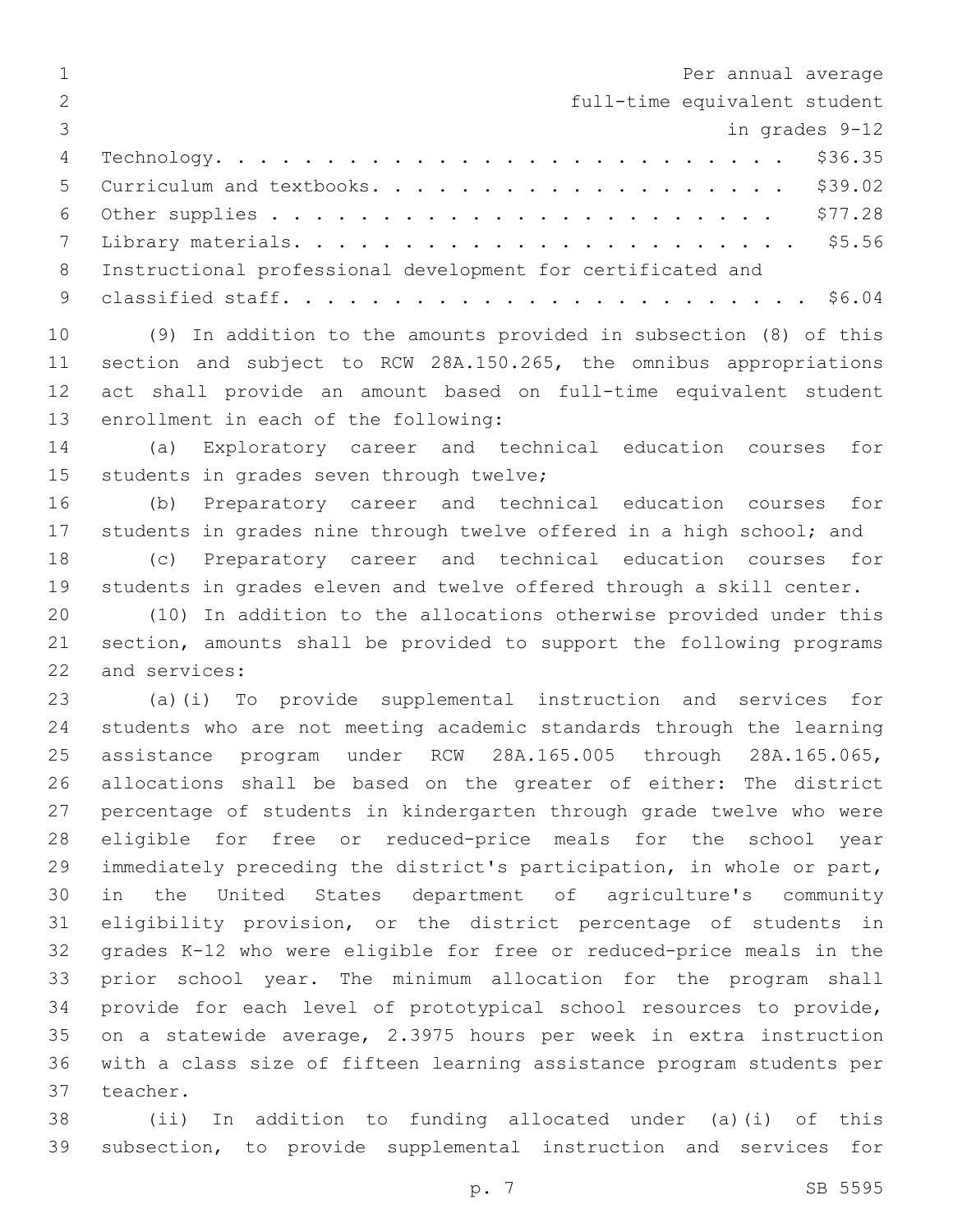students who are not meeting academic standards in qualifying schools. A qualifying school means a school in which the three-year rolling average of the prior year total annual average enrollment that qualifies for free or reduced-price meals equals or exceeds fifty percent or more of its total annual average enrollment. A school continues to meet the definition of a qualifying school if the school: Participates in the United States department of agriculture's community eligibility provision; and met the definition of a qualifying school in the year immediately preceding their participation. The minimum allocation for this additional high poverty-based allocation must provide for each level of prototypical school resources to provide, on a statewide average, 1.1 hours per week in extra instruction with a class size of fifteen learning assistance program students per teacher, under RCW 28A.165.055, school districts must distribute the high poverty-based allocation to the schools that generated the funding allocation.

 (b)(i) To provide supplemental instruction and services for students whose primary language is other than English, allocations shall be based on the head count number of students in each school who are eligible for and enrolled in the transitional bilingual instruction program under RCW 28A.180.010 through 28A.180.080. The minimum allocation for each level of prototypical school shall provide resources to provide, on a statewide average, 4.7780 hours per week in extra instruction for students in grades kindergarten through six and 6.7780 hours per week in extra instruction for students in grades seven through twelve, with fifteen transitional bilingual instruction program students per teacher. Notwithstanding other provisions of this subsection (10), the actual per-student allocation may be scaled to provide a larger allocation for students needing more intensive intervention and a commensurate reduced allocation for students needing less intensive intervention, as 32 detailed in the omnibus appropriations act.

 (ii) To provide supplemental instruction and services for students who have exited the transitional bilingual program, allocations shall be based on the head count number of students in each school who have exited the transitional bilingual program within the previous two years based on their performance on the English proficiency assessment and are eligible for and enrolled in the transitional bilingual instruction program under RCW 28A.180.040(1)(g). The minimum allocation for each prototypical

p. 8 SB 5595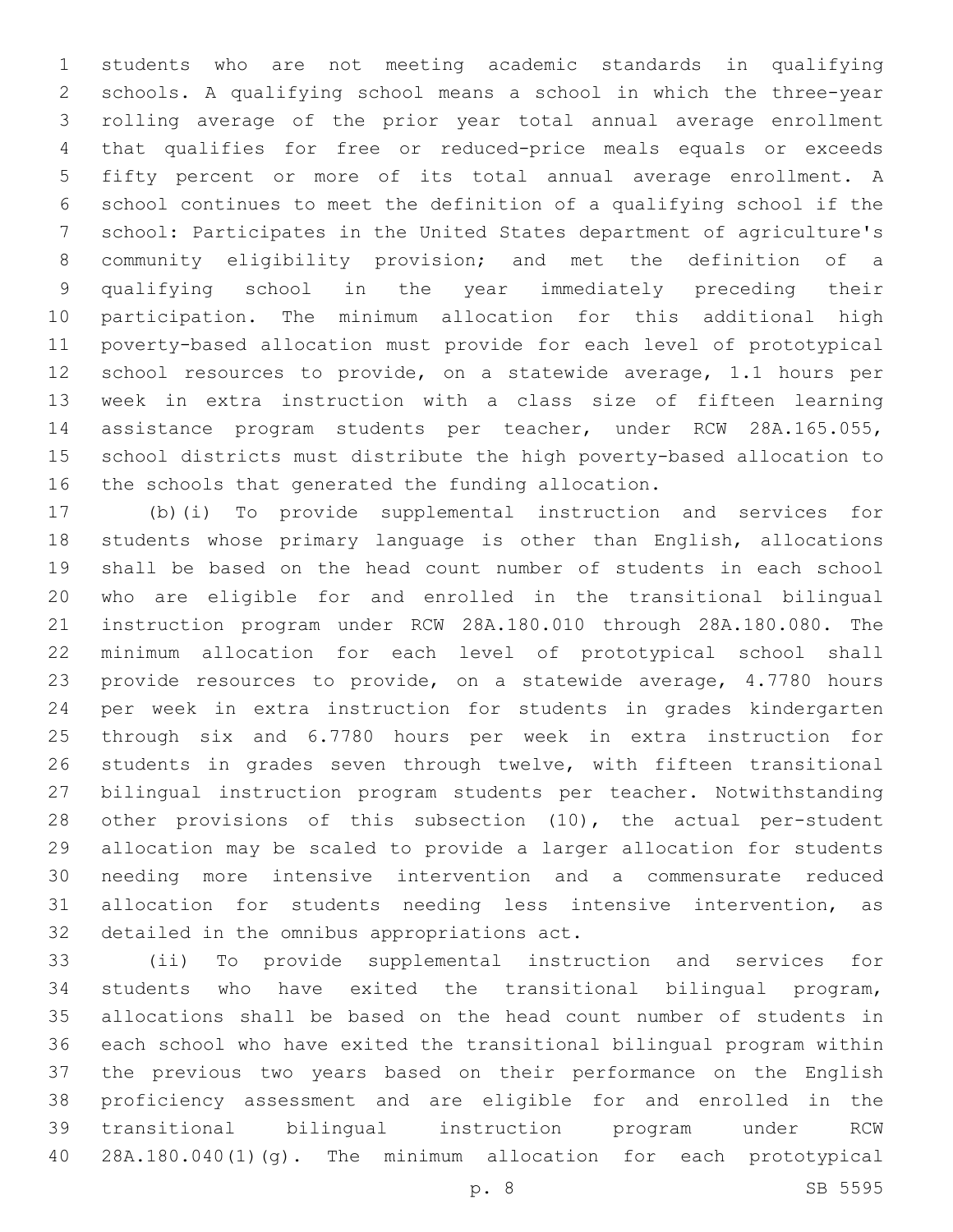school shall provide resources to provide, on a statewide average, 3.0 hours per week in extra instruction with fifteen exited students 3 per teacher.

 (c) To provide additional allocations to support programs for highly capable students under RCW 28A.185.010 through 28A.185.030, allocations shall be based on 5.0 percent of each school district's full-time equivalent basic education enrollment. The minimum allocation for the programs shall provide resources to provide, on a statewide average, 2.1590 hours per week in extra instruction with fifteen highly capable program students per teacher.

11 (11) The allocations under subsections  $(4)$   $(a)$ ,  $(5)$ ,  $(6)$ , and  $(8)$  of this section shall be enhanced as provided under RCW 28A.150.390 on an excess cost basis to provide supplemental instructional 14 resources for students with disabilities.

 (12)(a) For the purposes of allocations for prototypical high schools and middle schools under subsections (4) and (10) of this section that are based on the percent of students in the school who are eligible for free and reduced-price meals, the actual percent of such students in a school shall be adjusted by a factor identified in the omnibus appropriations act to reflect underreporting of free and reduced-price meal eligibility among middle and high school students.

 (b) Allocations or enhancements provided under subsections (4), (7), and (9) of this section for exploratory and preparatory career and technical education courses shall be provided only for courses approved by the office of the superintendent of public instruction 26 under chapter 28A.700 RCW.

 (13)(a) This formula for distribution of basic education funds shall be reviewed biennially by the superintendent and governor. The recommended formula shall be subject to approval, amendment or 30 rejection by the legislature.

 (b) In the event the legislature rejects the distribution formula recommended by the governor, without adopting a new distribution formula, the distribution formula for the previous school year shall 34 remain in effect.

 (c) The enrollment of any district shall be the annual average number of full-time equivalent students and part-time students as provided in RCW 28A.150.350, enrolled on the first school day of each month, including students who are in attendance pursuant to RCW 28A.335.160 and 28A.225.250 who do not reside within the servicing school district. The definition of full-time equivalent student shall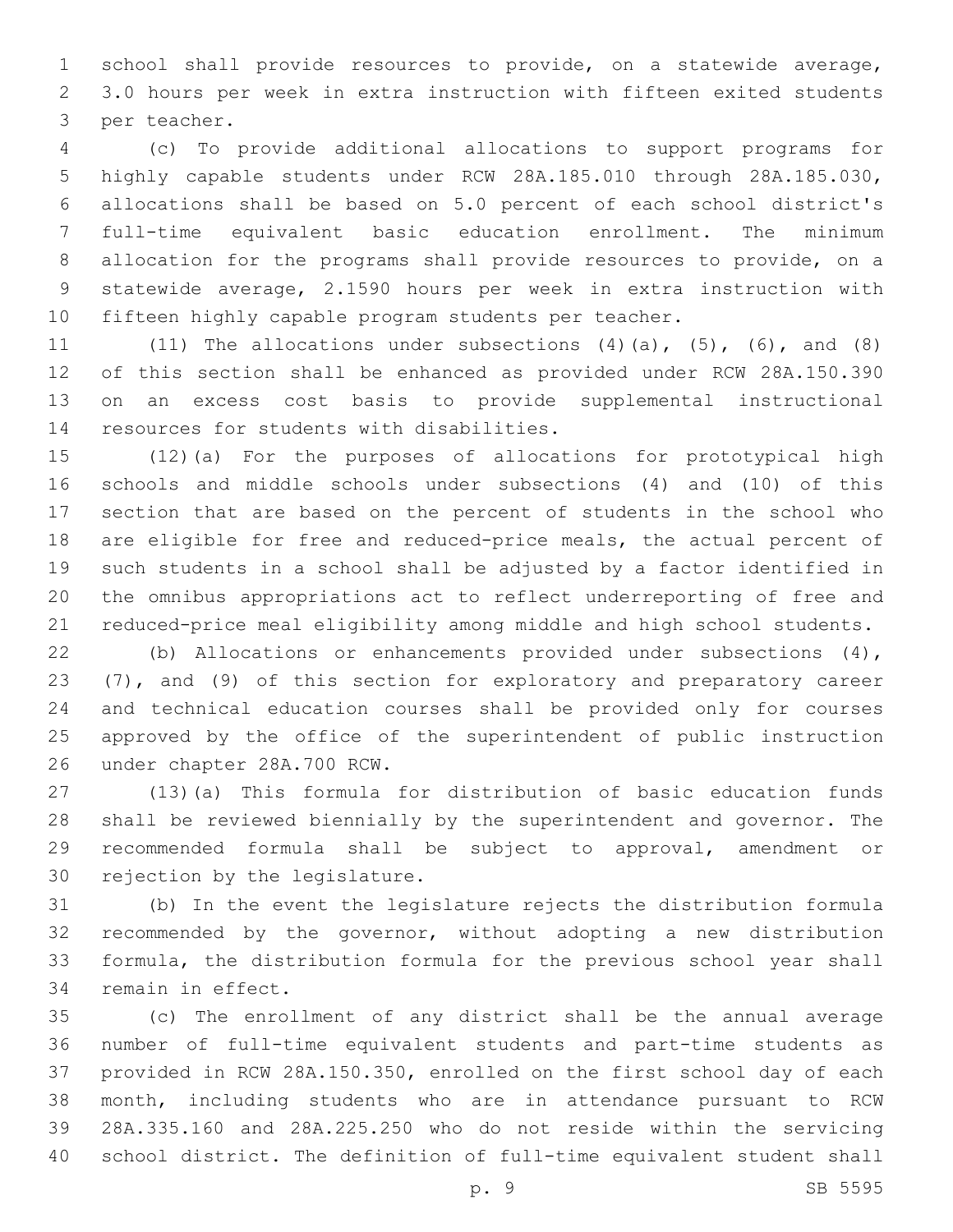be determined by rules of the superintendent of public instruction and shall be included as part of the superintendent's biennial budget request. The definition shall be based on the minimum instructional hour offerings required under RCW 28A.150.220. Any revision of the present definition shall not take effect until approved by the house ways and means committee and the senate ways and means committee.

 (d) The office of financial management shall make a monthly review of the superintendent's reported full-time equivalent students in the common schools in conjunction with RCW 43.62.050.

 **Sec. 2.** RCW 28A.150.260 and 2020 c 288 s 4 and 2020 c 61 s 4 are 11 each reenacted and amended to read as follows:

 The purpose of this section is to provide for the allocation of state funding that the legislature deems necessary to support school districts in offering the minimum instructional program of basic education under RCW 28A.150.220. The allocation shall be determined as follows:16

 (1) The governor shall and the superintendent of public instruction may recommend to the legislature a formula for the distribution of a basic education instructional allocation for each 20 common school district.

 (2)(a) The distribution formula under this section shall be for allocation purposes only. Except as may be required under subsections (4)(b) and (c) and (9) of this section, chapter 28A.155, 28A.165, 28A.180, or 28A.185 RCW, or federal laws and regulations, nothing in this section requires school districts to use basic education instructional funds to implement a particular instructional approach or service. Nothing in this section requires school districts to maintain a particular classroom teacher-to-student ratio or other staff-to-student ratio or to use allocated funds to pay for particular types or classifications of staff. Nothing in this section entitles an individual teacher to a particular teacher planning 32 period.

 (b) To promote transparency in state funding allocations, the superintendent of public instruction must report state per-pupil allocations for each school district for the general apportionment, special education, learning assistance, transitional bilingual, highly capable, and career and technical education programs. The superintendent must report this information in a user-friendly format on the main page of the office's website. School districts must

p. 10 SB 5595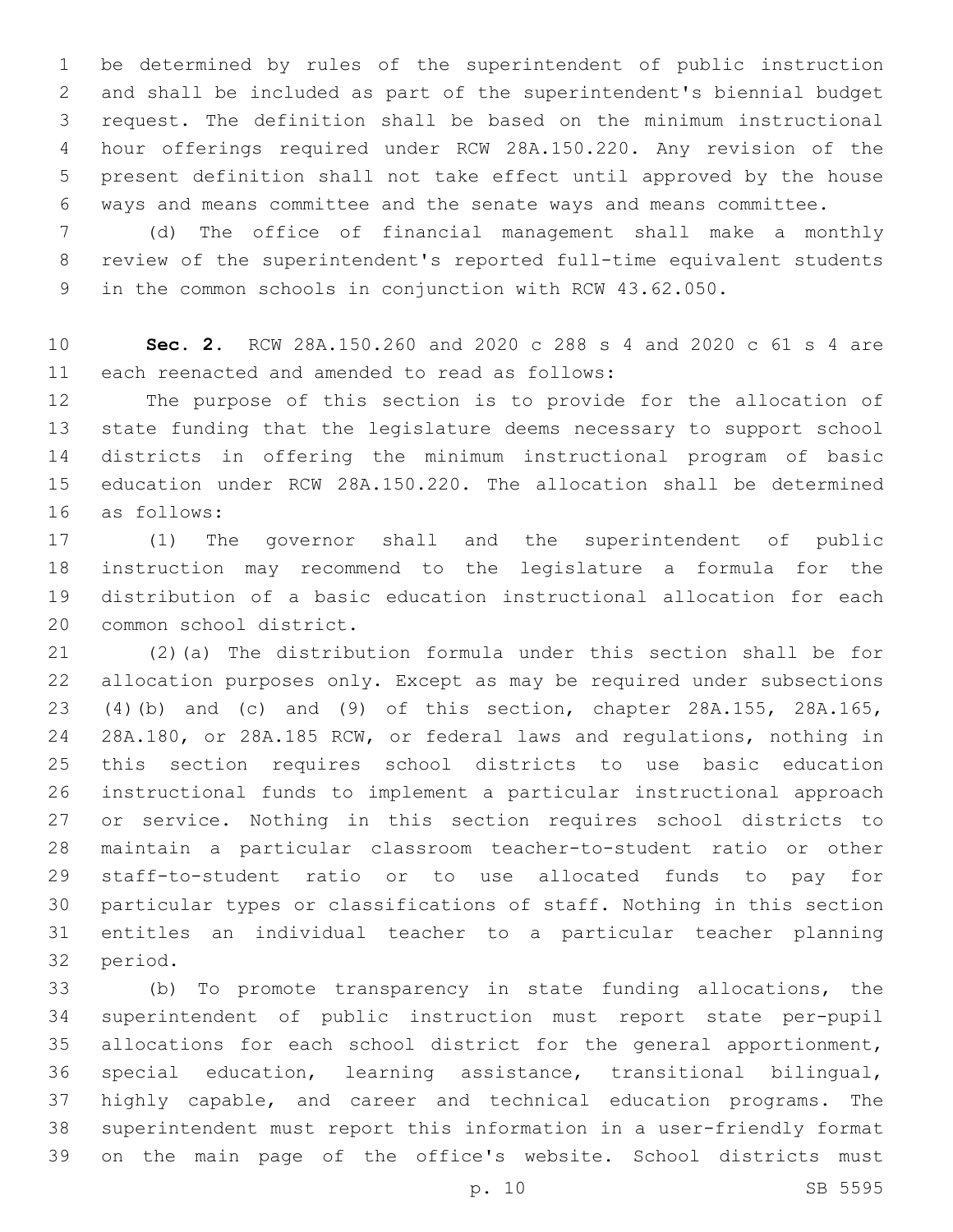include a link to the superintendent's per-pupil allocations report on the main page of the school district's website. In addition, the budget documents published by the legislature for the enacted omnibus operating appropriations act must report statewide average per-pupil allocations for general apportionment and the categorical programs 6 listed in this subsection.

 (3)(a) To the extent the technical details of the formula have been adopted by the legislature and except when specifically provided as a school district allocation, the distribution formula for the basic education instructional allocation shall be based on minimum staffing and nonstaff costs the legislature deems necessary to support instruction and operations in prototypical schools serving high, middle, and elementary school students as provided in this section. The use of prototypical schools for the distribution formula does not constitute legislative intent that schools should be operated or structured in a similar fashion as the prototypes. Prototypical schools illustrate the level of resources needed to operate a school of a particular size with particular types and grade levels of students using commonly understood terms and inputs, such as class size, hours of instruction, and various categories of school staff. It is the intent that the funding allocations to school districts be adjusted from the school prototypes based on the actual number of annual average full-time equivalent students in each grade level at each school in the district and not based on the grade-level configuration of the school to the extent that data is available. The allocations shall be further adjusted from the school prototypes with minimum allocations for small schools and to reflect other factors 28 identified in the omnibus appropriations act.

 (b) For the purposes of this section, prototypical schools are 30 defined as follows:

 (i) A prototypical high school has six hundred average annual full-time equivalent students in grades nine through twelve;

 (ii) A prototypical middle school has four hundred thirty-two average annual full-time equivalent students in grades seven and 35 eight; and

 (iii) A prototypical elementary school has four hundred average annual full-time equivalent students in grades kindergarten through six.38

 (4)(a)(i) The minimum allocation for each level of prototypical school shall be based on the number of full-time equivalent classroom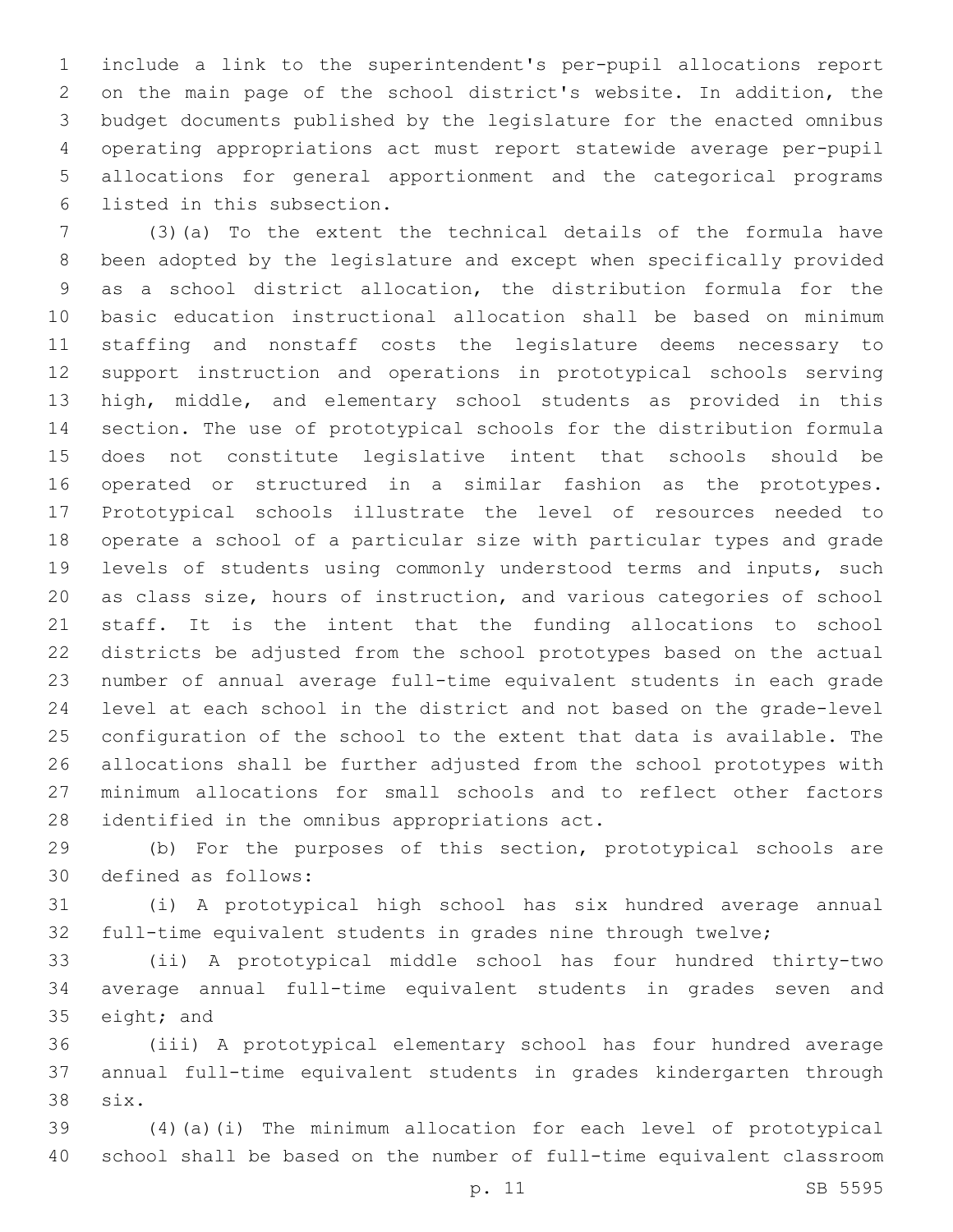teachers needed to provide instruction over the minimum required annual instructional hours under RCW 28A.150.220 and provide at least one teacher planning period per school day, and based on the following general education average class size of full-time 5 equivalent students per teacher:

| 6              | General education  |  |
|----------------|--------------------|--|
| $\overline{7}$ | average class size |  |
|                |                    |  |
|                |                    |  |
|                |                    |  |
|                |                    |  |
|                |                    |  |

 (ii) The minimum class size allocation for each prototypical high school shall also provide for enhanced funding for class size reduction for two laboratory science classes within grades nine through twelve per full-time equivalent high school student multiplied by a laboratory science course factor of 0.0833, based on the number of full-time equivalent classroom teachers needed to provide instruction over the minimum required annual instructional hours in RCW 28A.150.220, and providing at least one teacher planning 21 period per school day:

| 22 |  |  |  |  |  |  |  |  |  |  |  |  |  | Laboratory science |  |
|----|--|--|--|--|--|--|--|--|--|--|--|--|--|--------------------|--|
| 23 |  |  |  |  |  |  |  |  |  |  |  |  |  | average class size |  |
|    |  |  |  |  |  |  |  |  |  |  |  |  |  |                    |  |

 (b)(i) Beginning September 1, 2019, funding for average K-3 class 26 sizes in this subsection (4) may be provided only to the extent of, and proportionate to, the school district's demonstrated actual class 28 size in grades  $K-3$ , up to the funded class sizes.

 (ii) The office of the superintendent of public instruction shall develop rules to implement this subsection (4)(b).

 (c)(i) The minimum allocation for each prototypical middle and high school shall also provide for full-time equivalent classroom teachers based on the following number of full-time equivalent students per teacher in career and technical education:

 Career and technical education average class size Approved career and technical education offered at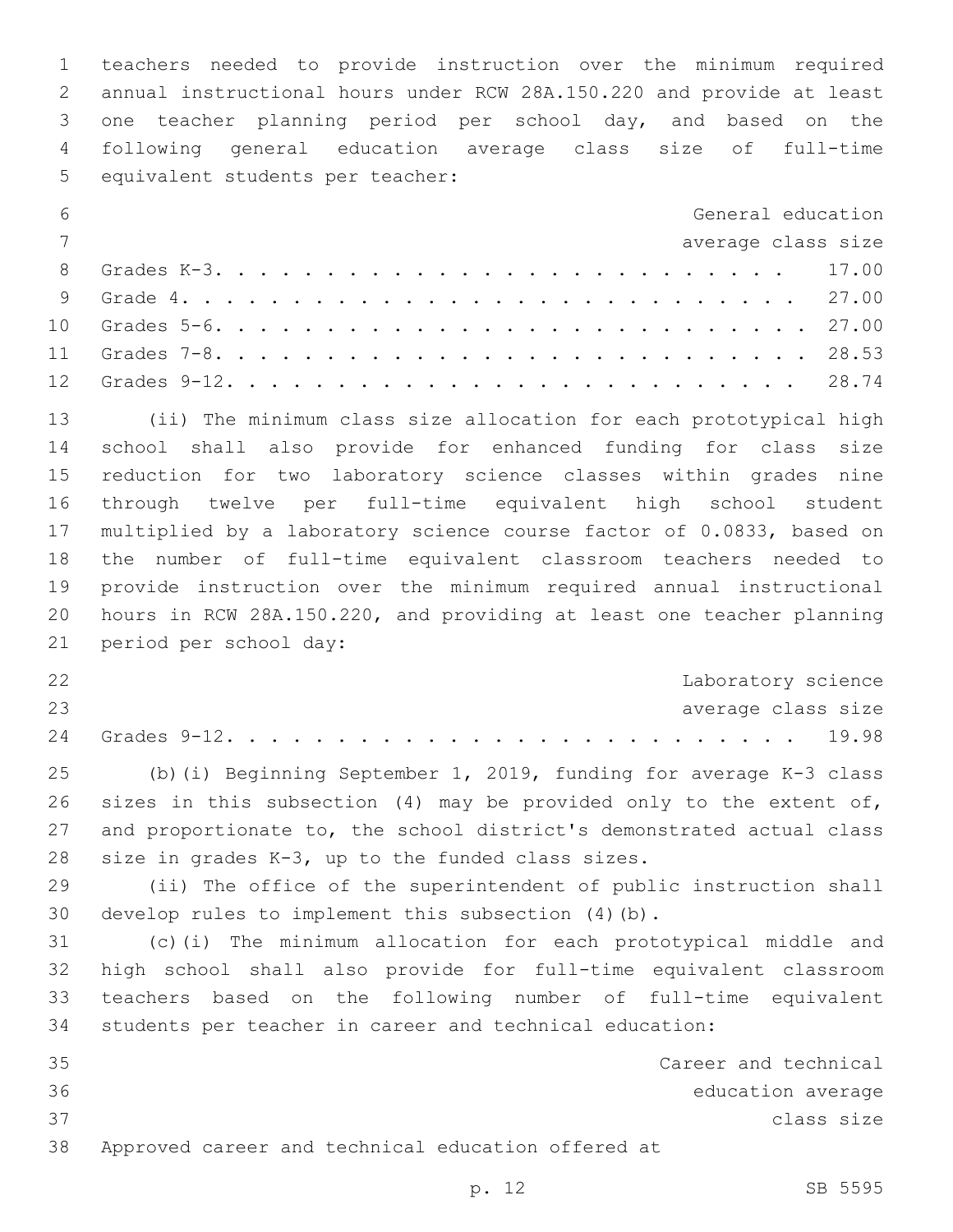1 the middle school and high school level............ 23.00 2 Skill center programs meeting the standards established 3 by the office of the superintendent of public 4 instruction. . . . . . . . . . . . . . . . . . . . . ((20.00)) 19.00 5 (ii) Funding allocated under this subsection (4)(c) is subject to 6 RCW 28A.150.265. 7 (d) In addition, the omnibus appropriations act shall at a 8 minimum specify: 9 (i) A high-poverty average class size in schools where more than 10 fifty percent of the students are eligible for free and reduced-price 11 meals; and 12 (ii) A specialty average class size for advanced placement and 13 international baccalaureate courses. 14 (5)(a) The minimum allocation for each level of prototypical 15 school shall include allocations for the following types of staff in 16 addition to classroom teachers, except as provided in (b) of this 17 subsection: 18 19 Elementary School Middle School High School 20 21 Principals, assistant principals, and other certificated building-level administrators. . . . . . . . . . . . . . . . . . . . . . . . . . . . . . . . . . . . . . . . . . . . . . . . . . . 1.253 1.353 1.880 22 23 Teacher-librarians, a function that includes information literacy, technology, and media to support school library media programs. . . . . . . . . . . . . . . . . . . . 0.663 0.519 0.523 24 (Health and social services: 25 School nurses. . . . . . . . . . . . . . . . . . . . . . . . . . . . . . . . . . . . . . . . . . . . . . . . 0.076 0.060 0.096 26 Social workers. . . . . . . . . . . . . . . . . . . . . . . . . . . . . . . . . . . . . . . . . . . . . . . 0.042 0.006 0.015 27 Psychologists. . . . . . . . . . . . . . . . . . . . . . . . . . . . . . . . . . . . . . . . . . . . . . . . 0.017 0.002 0.007 28 29 Guidance counselors, a function that includes parent outreach and graduation advising. . . . . . . . . . . . . . . . . . . . . . . . . . . . . . . . . . . . . . . . . . . . . . . . . . . . . . . . 0.493 1.216 2.539)) 30 31 Teaching assistance, including any aspect of educational instructional services provided by classified employees. . . . . . . . . . . . . . . . . . . . . . . . . . . . . . . . . . . . 0.936 0.700 0.652 32 Office support and other noninstructional aides. . . . . . . . . . . . . . . . . . . . . . . . . 2.012 2.325 3.269 33 Custodians. . . . . . . . . . . . . . . . . . . . . . . . . . . . . . . . . . . . . . . . . . . . . . . . . . . . . 1.657 1.942 2.965 34 Physical, social, and emotional support staff: 35 School nurses. . . . . . . . . . . . . . . . . . . . . . . . . . . . . . . . . . . . . . . . . . . . . . . . 0.585 0.888 0.824 36 Social workers. . . . . . . . . . . . . . . . . . . . . . . . . . . . . . . . . . . . . . . . . . . . . . . 0.311 0.088 0.127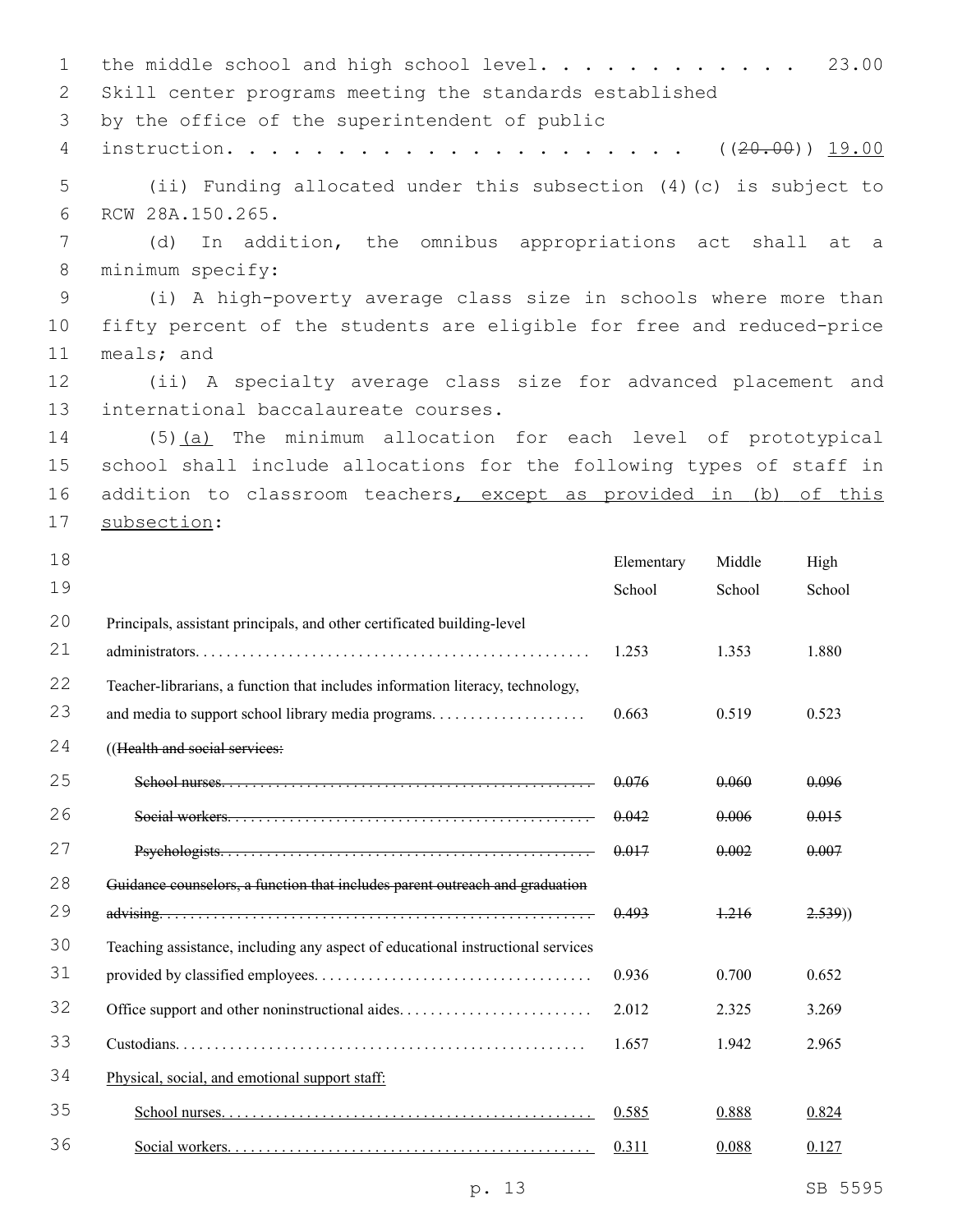|                |                                               | 0.104  | 0.024 | 0.049 |
|----------------|-----------------------------------------------|--------|-------|-------|
|                | Guidance counselors, a function that includes |        |       |       |
|                |                                               |        | 1.716 | 3.039 |
| $\overline{4}$ |                                               | 0.079  | 0.092 | 0.141 |
| h.             |                                               | 0.0825 | 0.00  | 0.00  |

 (b) School districts may use allocations provided for physical, social, and emotional support staff in this subsection (5), which includes school nurses, social workers, psychologists, guidance counselors, classified staff providing student and staff safety, and parent involvement coordinators, only for salaries and benefits for 11 staff employed as physical, social, and emotional support staff.

 (6)(a) The minimum staffing allocation for each school district to provide district-wide support services shall be allocated per one thousand annual average full-time equivalent students in grades K-12 as follows:15

| 16 |                                                |  | Staff per 1,000 |
|----|------------------------------------------------|--|-----------------|
| 17 |                                                |  | K-12 students   |
|    |                                                |  |                 |
|    | 19 Facilities, maintenance, and grounds. 1.813 |  |                 |
|    | 20 Warehouse, laborers, and mechanics. 0.332   |  |                 |

 (b) The minimum allocation of staff units for each school district to support certificated and classified staffing of central administration shall be 5.30 percent of the staff units generated under subsections (4)(a) and (5) of this section and (a) of this 25 subsection.

 (7) The distribution formula shall include staffing allocations to school districts for career and technical education and skill center administrative and other school-level certificated staff, as 29 specified in the omnibus appropriations act.

 (8)(a) Except as provided in (b) of this subsection, the minimum allocation for each school district shall include allocations per annual average full-time equivalent student for the following materials, supplies, and operating costs as provided in the 2017-18 school year, after which the allocations shall be adjusted annually for inflation as specified in the omnibus appropriations act:

 Per annual average full-time equivalent student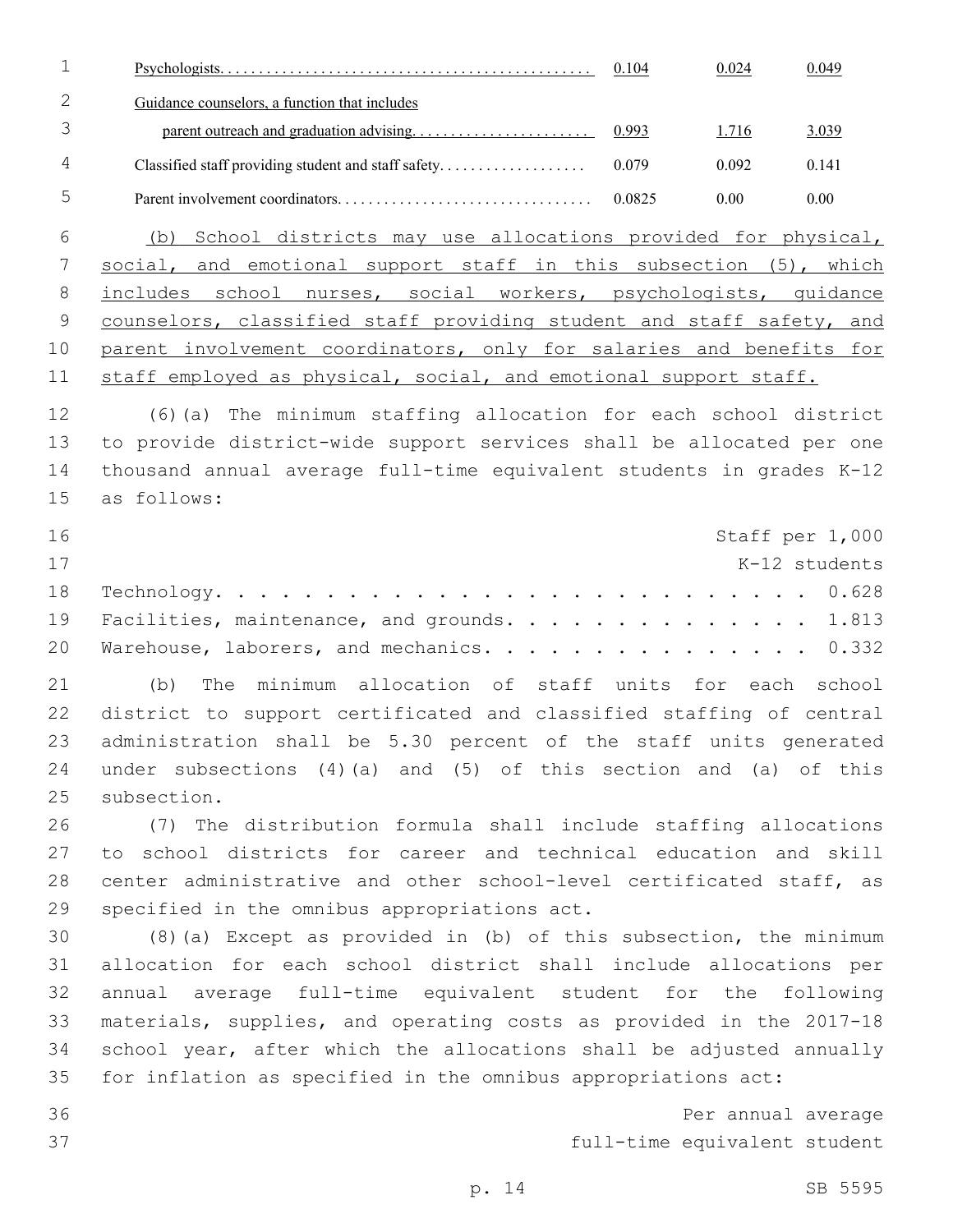in grades K-12 Technology. . . . . . . . . . . . . . . . . . . . . . . . . \$130.76 Utilities and insurance. . . . . . . . . . . . . . . . . . . \$355.30 4 Curriculum and textbooks. . . . . . . . . . . . . . . . . . \$140.39 Other supplies . . . . . . . . . . . . . . . . . . . . . . . \$278.05 Library materials. . . . . . . . . . . . . . . . . . . . . . . \$20.00 Instructional professional development for certificated and classified staff. . . . . . . . . . . . . . . . . . . . . . . \$21.71 Facilities maintenance. . . . . . . . . . . . . . . . . . . \$176.01 10 Security and central office administration. . . . . . . . \$121.94 (b) In addition to the amounts provided in (a) of this subsection, beginning in the 2014-15 school year, the omnibus appropriations act shall provide the following minimum allocation for each annual average full-time equivalent student in grades nine through twelve for the following materials, supplies, and operating 16 costs, to be adjusted annually for inflation: **Per annual average**  full-time equivalent student in grades 9-12 Technology. . . . . . . . . . . . . . . . . . . . . . . . . . \$36.35 21 Curriculum and textbooks. . . . . . . . . . . . . . . . . . \$39.02 Other supplies . . . . . . . . . . . . . . . . . . . . . . . \$77.28 Library materials. . . . . . . . . . . . . . . . . . . . . . . \$5.56 Instructional professional development for certificated and classified staff. . . . . . . . . . . . . . . . . . . . . . . . \$6.04 (9) In addition to the amounts provided in subsection (8) of this section and subject to RCW 28A.150.265, the omnibus appropriations act shall provide an amount based on full-time equivalent student 29 enrollment in each of the following: (a) Exploratory career and technical education courses for 31 students in grades seven through twelve; (b) Preparatory career and technical education courses for students in grades nine through twelve offered in a high school; and (c) Preparatory career and technical education courses for students in grades eleven and twelve offered through a skill center. (10) In addition to the allocations otherwise provided under this section, amounts shall be provided to support the following programs 38 and services: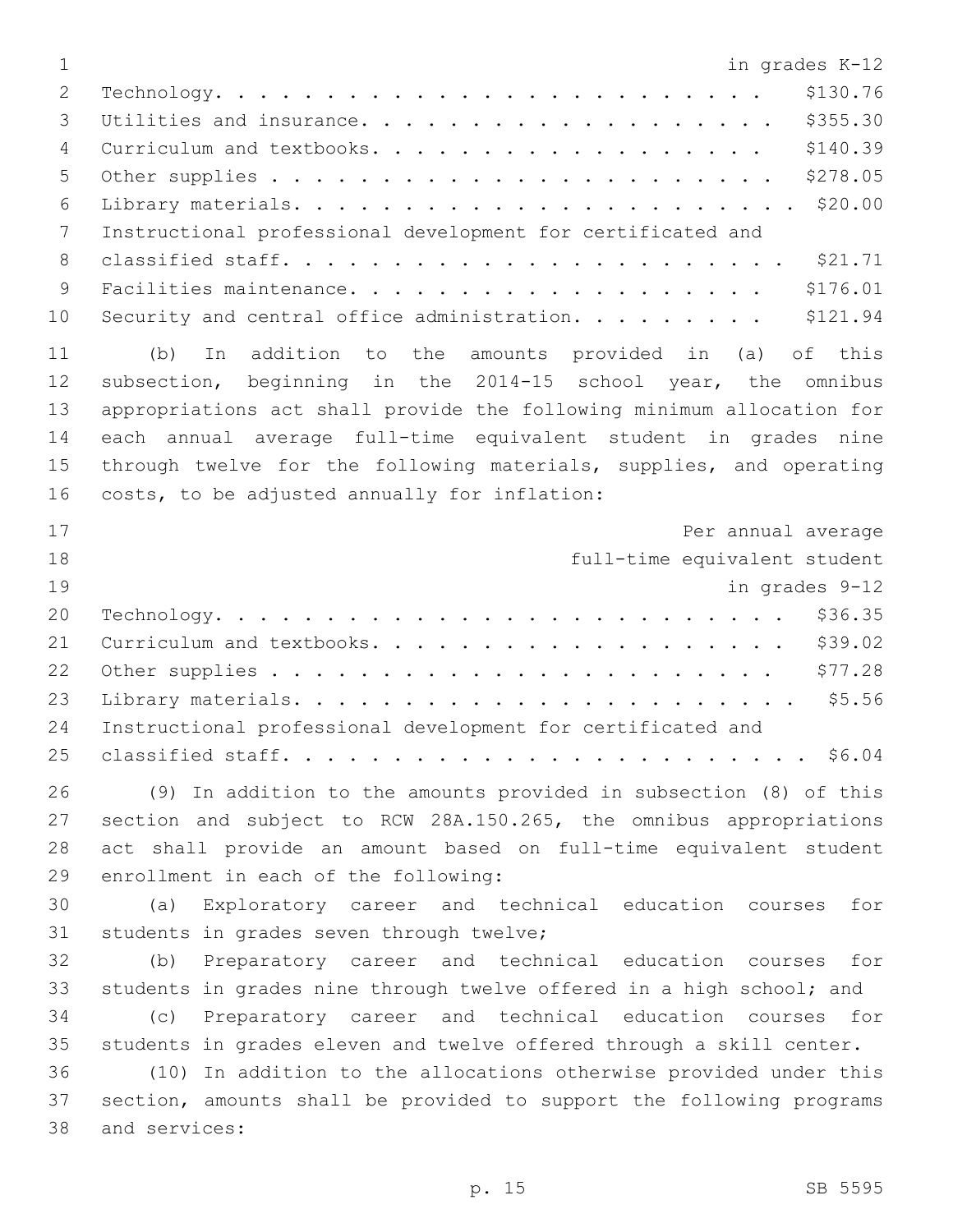(a)(i) To provide supplemental instruction and services for students who are not meeting academic standards through the learning assistance program under RCW 28A.165.005 through 28A.165.065, allocations shall be based on the greater of either: The district percentage of students in kindergarten through grade twelve who were eligible for free or reduced-price meals for the school year immediately preceding the district's participation, in whole or part, in the United States department of agriculture's community eligibility provision, or the district percentage of students in grades K-12 who were eligible for free or reduced-price meals in the prior school year. The minimum allocation for the program shall provide for each level of prototypical school resources to provide, on a statewide average, 2.3975 hours per week in extra instruction with a class size of fifteen learning assistance program students per 15 teacher.

 (ii) In addition to funding allocated under (a)(i) of this subsection, to provide supplemental instruction and services for students who are not meeting academic standards in qualifying schools. A qualifying school means a school in which the three-year rolling average of the prior year total annual average enrollment that qualifies for free or reduced-price meals equals or exceeds fifty percent or more of its total annual average enrollment. A school continues to meet the definition of a qualifying school if the school: Participates in the United States department of agriculture's community eligibility provision; and met the definition of a qualifying school in the year immediately preceding their participation. The minimum allocation for this additional high poverty-based allocation must provide for each level of prototypical school resources to provide, on a statewide average, 1.1 hours per week in extra instruction with a class size of fifteen learning assistance program students per teacher, under RCW 28A.165.055, school districts must distribute the high poverty-based allocation to the schools that generated the funding allocation.

 (b)(i) To provide supplemental instruction and services for students whose primary language is other than English, allocations shall be based on the head count number of students in each school who are eligible for and enrolled in the transitional bilingual instruction program under RCW 28A.180.010 through 28A.180.080. The minimum allocation for each level of prototypical school shall provide resources to provide, on a statewide average, 4.7780 hours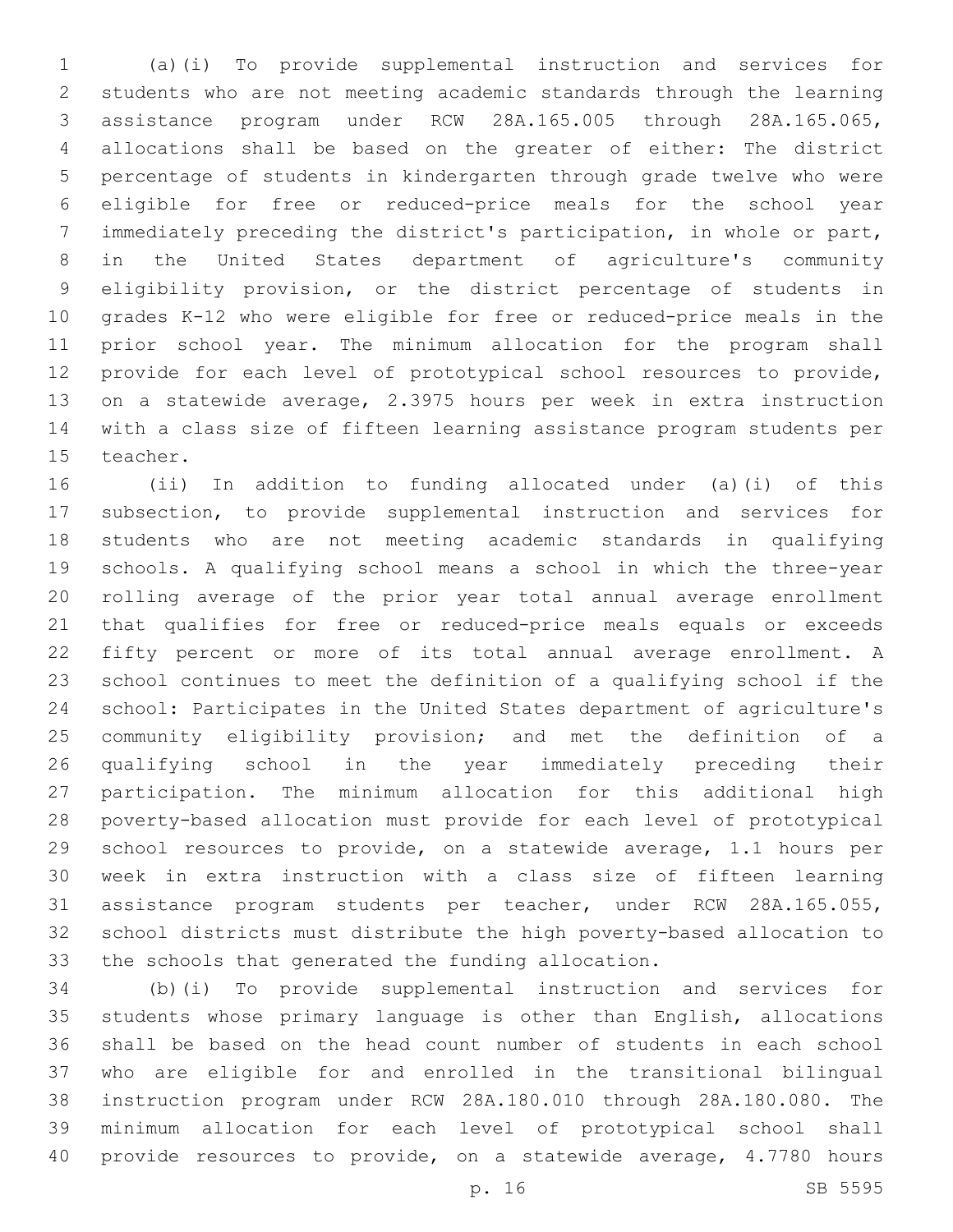per week in extra instruction for students in grades kindergarten through six and 6.7780 hours per week in extra instruction for students in grades seven through twelve, with fifteen transitional bilingual instruction program students per teacher. Notwithstanding other provisions of this subsection (10), the actual per-student allocation may be scaled to provide a larger allocation for students needing more intensive intervention and a commensurate reduced allocation for students needing less intensive intervention, as 9 detailed in the omnibus appropriations act.

 (ii) To provide supplemental instruction and services for students who have exited the transitional bilingual program, allocations shall be based on the head count number of students in each school who have exited the transitional bilingual program within the previous two years based on their performance on the English proficiency assessment and are eligible for and enrolled in the transitional bilingual instruction program under RCW 28A.180.040(1)(g). The minimum allocation for each prototypical school shall provide resources to provide, on a statewide average, 3.0 hours per week in extra instruction with fifteen exited students 20 per teacher.

 (c) To provide additional allocations to support programs for highly capable students under RCW 28A.185.010 through 28A.185.030, allocations shall be based on 5.0 percent of each school district's full-time equivalent basic education enrollment. The minimum allocation for the programs shall provide resources to provide, on a statewide average, 2.1590 hours per week in extra instruction with fifteen highly capable program students per teacher.

 $(11)$  The allocations under subsections  $(4)$   $(a)$ ,  $(5)$ ,  $(6)$ , and  $(8)$  of this section shall be enhanced as provided under RCW 28A.150.390 on an excess cost basis to provide supplemental instructional 31 resources for students with disabilities.

 (12)(a) For the purposes of allocations for prototypical high schools and middle schools under subsections (4) and (10) of this section that are based on the percent of students in the school who are eligible for free and reduced-price meals, the actual percent of such students in a school shall be adjusted by a factor identified in the omnibus appropriations act to reflect underreporting of free and reduced-price meal eligibility among middle and high school students.

 (b) Allocations or enhancements provided under subsections (4), (7), and (9) of this section for exploratory and preparatory career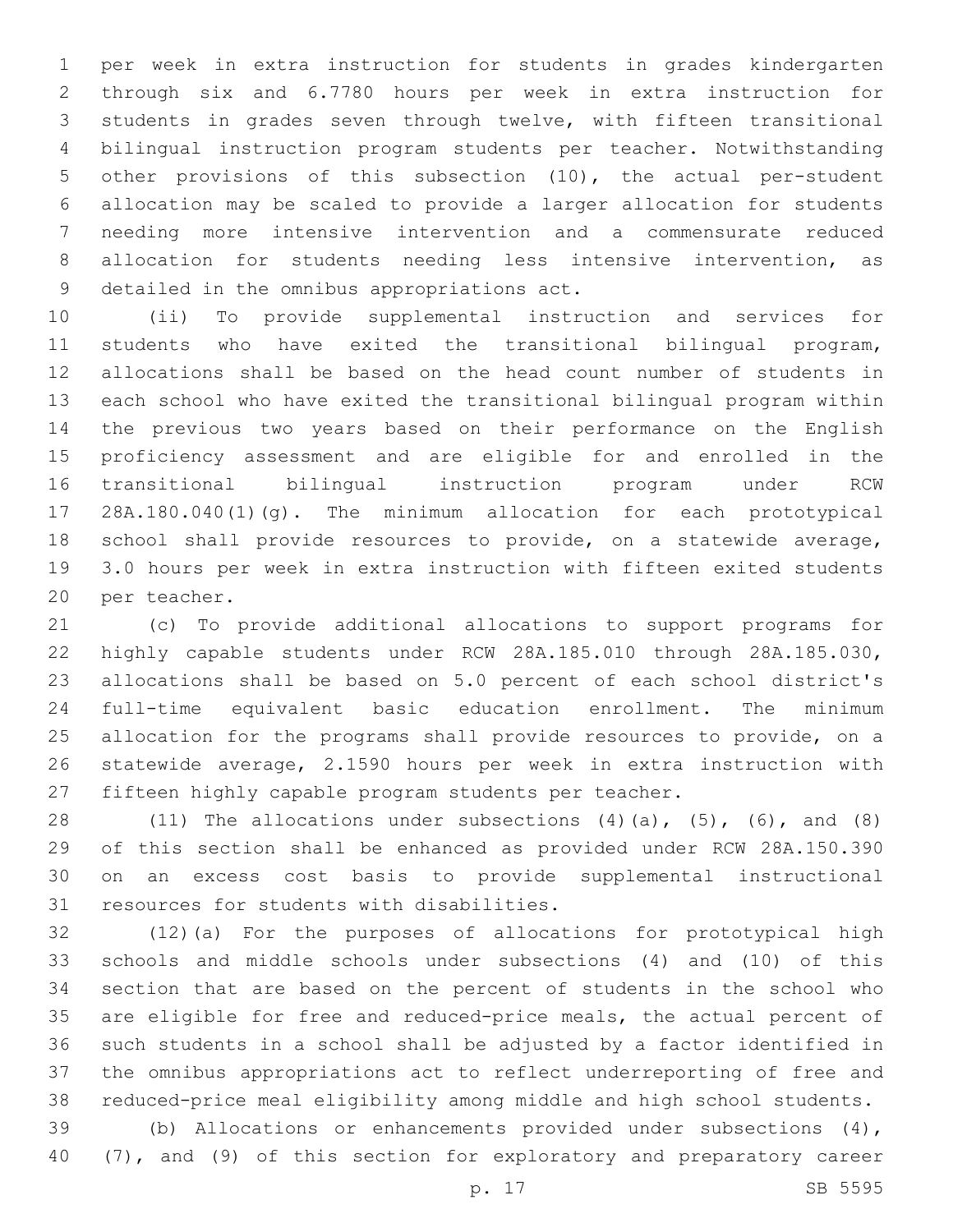and technical education courses shall be provided only for courses approved by the office of the superintendent of public instruction under chapter 28A.700 RCW.3

 (13)(a) This formula for distribution of basic education funds shall be reviewed biennially by the superintendent and governor. The recommended formula shall be subject to approval, amendment or 7 rejection by the legislature.

 (b) In the event the legislature rejects the distribution formula recommended by the governor, without adopting a new distribution formula, the distribution formula for the previous school year shall 11 remain in effect.

 (c) The enrollment of any district shall be the annual average number of full-time equivalent students and part-time students as provided in RCW 28A.150.350, enrolled on the first school day of each month, including students who are in attendance pursuant to RCW 28A.335.160 and 28A.225.250 who do not reside within the servicing school district. The definition of full-time equivalent student shall be determined by rules of the superintendent of public instruction and shall be included as part of the superintendent's biennial budget request. The definition shall be based on the minimum instructional hour offerings required under RCW 28A.150.220. Any revision of the present definition shall not take effect until approved by the house ways and means committee and the senate ways and means committee.

 (d) The office of financial management shall make a monthly review of the superintendent's reported full-time equivalent students in the common schools in conjunction with RCW 43.62.050.

 **Sec. 3.** RCW 28A.400.007 and 2017 3rd sp.s. c 13 s 904 are each 28 amended to read as follows:

 (1) In addition to the staffing units in RCW 28A.150.260, the superintendent of public instruction must provide school districts with allocations for the following staff units if and to the extent that funding is specifically appropriated and designated for that category of staffing unit in the omnibus operating appropriations 34 act.

 (a) Additional staffing units for each level of prototypical 36 school in RCW 28A.150.260:

| Elementary | Middle | High   |
|------------|--------|--------|
| School     | School | School |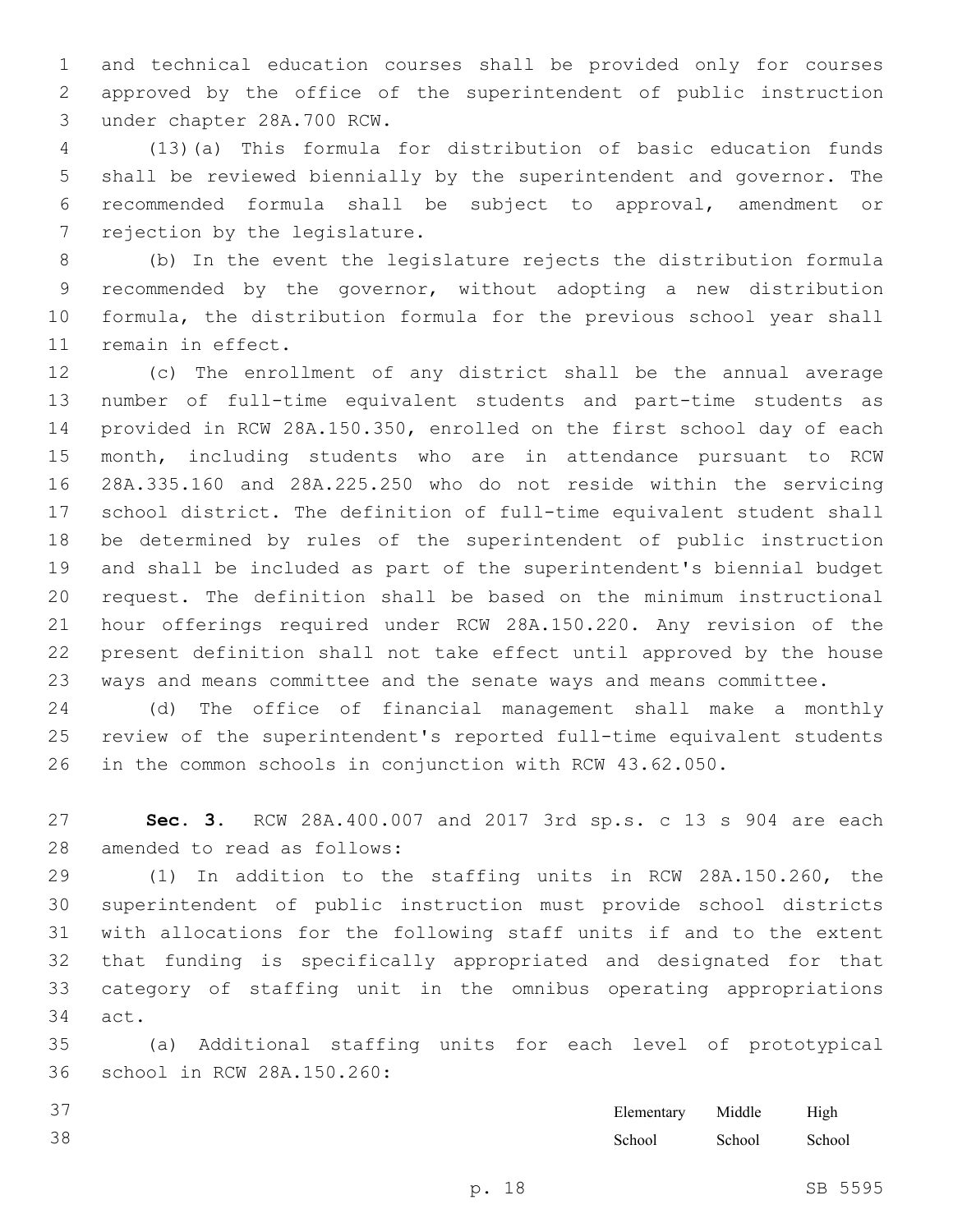| 1           | Principals, assistant principals, and other certificated building-level         |                                  |        |                   |
|-------------|---------------------------------------------------------------------------------|----------------------------------|--------|-------------------|
| 2           |                                                                                 | 0.0470                           | 0.0470 | 0.0200            |
| 3           | Teacher-librarians, a function that includes information literacy, technology,  |                                  |        |                   |
| 4           |                                                                                 | 0.3370                           | 0.4810 | 0.4770            |
| 5           | ((Health and social services:                                                   |                                  |        |                   |
| 6           |                                                                                 | 0.5090                           | 0.8280 | 0.7280            |
| 7           |                                                                                 | 0.2690                           | 0.0820 | 0.1120            |
| 8           |                                                                                 | 0.0870                           | 0.0220 | 0.0420            |
| $\mathsf 9$ | Guidance counselors, a function that includes parent outreach and graduation    |                                  |        |                   |
| 10          |                                                                                 | 0.0070                           | 0.7840 | 0.9610)           |
| 11          | Teaching assistance, including any aspect of educational instructional services |                                  |        |                   |
| 12          |                                                                                 | 1.0640                           | 0.3000 | 0.3480            |
| 13          |                                                                                 | 0.9880                           | 1.1750 | 0.2310            |
| 14          |                                                                                 | 0.0430                           | 0.0580 | 0.0350            |
| 15          | Physical, social, and emotional support staff:                                  |                                  |        |                   |
| 16          | Classified staff providing student and staff safety                             | 0.0000                           | 0.6080 | 1.1590            |
| 17          |                                                                                 | 0.9175                           | 1.0000 | 1.0000            |
| 18          | Additional certificated instructional staff units sufficient<br>(b)             |                                  |        |                   |
| 19          | achieve the following reductions in class size in each level of<br>to           |                                  |        |                   |
| 20          | prototypical school under RCW 28A.150.260:                                      |                                  |        |                   |
| 21          |                                                                                 |                                  |        | General education |
| 22          |                                                                                 | certificated instructional       |        |                   |
| 23          |                                                                                 | staff units sufficient to        |        |                   |
| 24          |                                                                                 | achieve class size reduction of: |        |                   |
| 25          |                                                                                 |                                  |        | 0.00              |
| 26          | Grade $4.$                                                                      |                                  |        | 2.00              |
| 27          |                                                                                 |                                  |        | 2.00              |
| 28          |                                                                                 |                                  |        | 3.53              |
| 29          |                                                                                 |                                  |        | 3.74              |
| 30          |                                                                                 |                                  |        |                   |
| 31          |                                                                                 |                                  |        |                   |
| 32          |                                                                                 |                                  |        | High poverty      |
| 33          |                                                                                 | certificated instructional       |        |                   |
| 34          |                                                                                 | staff units sufficient to        |        |                   |
| 35          |                                                                                 | achieve class size reduction of: |        |                   |
| 36          |                                                                                 |                                  |        |                   |